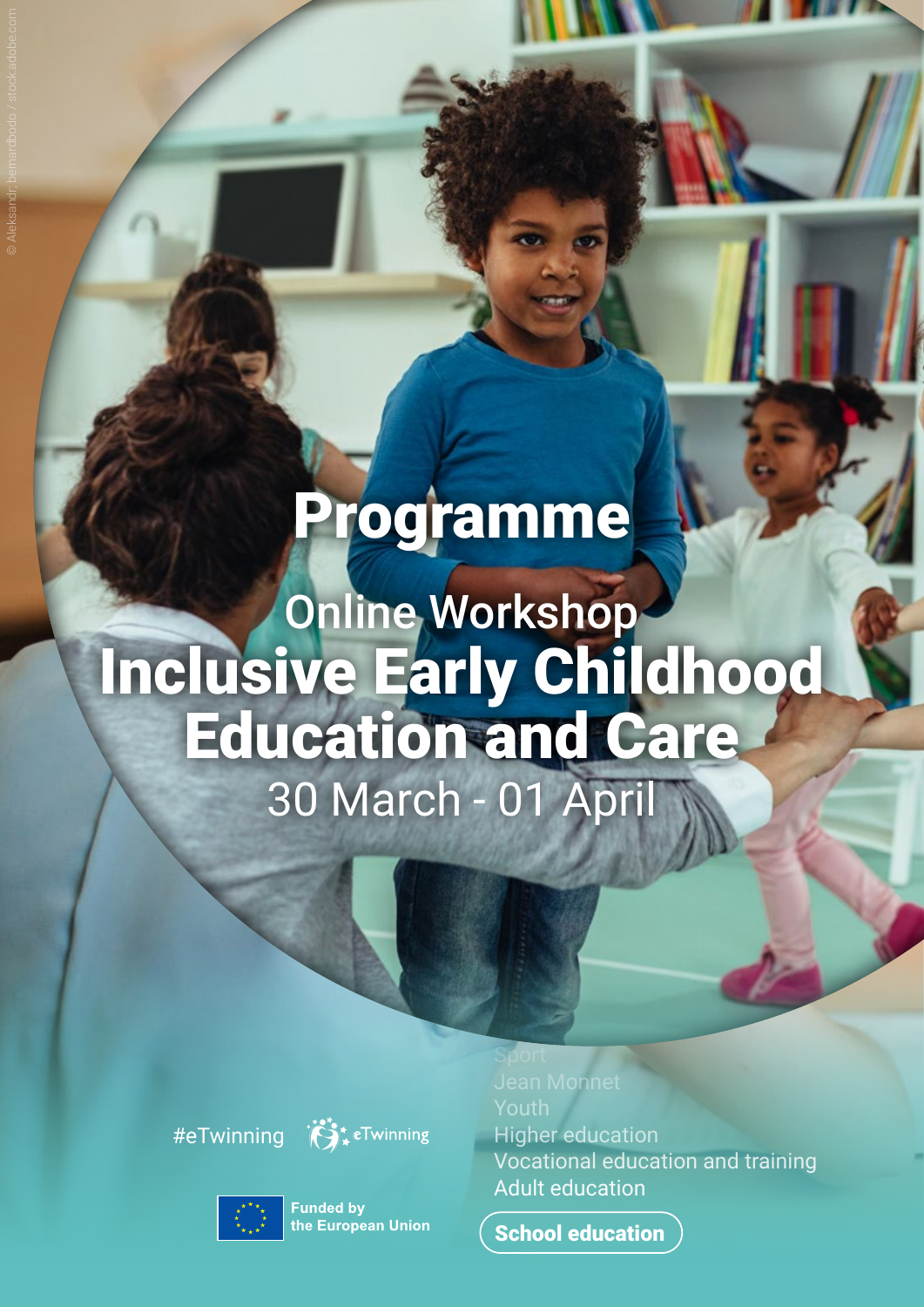## **PROGRAMME**

| DAY <sub>1</sub> | <b>March 30   Plenary</b>                                                                                                       |
|------------------|---------------------------------------------------------------------------------------------------------------------------------|
| $15:00 - 15:15$  | <b>Opening</b>                                                                                                                  |
| $15.15 - 15.45$  | <b>Introduction</b>                                                                                                             |
| $15.45 - 16.15$  | <b>Keynote 1</b> eTwinning: Inclusive ECEC institutions<br><b>Irene Pateraki</b>                                                |
| $16:15 - 16:45$  | <b>Short break</b>                                                                                                              |
| $16:45 - 17:15$  | Keynote 2   Barriers and recommendations for the inclusion of<br>children with disabilities in ECEC<br><b>Geraldine Libreau</b> |
| $17:30 - 18:00$  | <b>Networking</b>                                                                                                               |

| DAY 2           | <b>March 31   Keynote and Workshops</b><br>Participants must attend 2 slots at least                                                                                                                                                                                                    |
|-----------------|-----------------------------------------------------------------------------------------------------------------------------------------------------------------------------------------------------------------------------------------------------------------------------------------|
| $15:00 - 15:30$ | <b>Keynote 3</b>   The Inclusive Early Childhood Education (IECE) project<br>Mary Kyriazopoulou                                                                                                                                                                                         |
| $15:30 - 15:45$ | <b>Short break</b>                                                                                                                                                                                                                                                                      |
| $15.45 - 17:00$ | <b>Workshop slot 1</b> (4 in parallel)<br>01<br>Perspectives on a "slow relational pedagogy"<br>02<br><b>Multilingualism in ECEC</b><br>03<br>Promoting inclusive transitional practice in ECEC and school<br>04<br>Supporting children with special needs in early education           |
| $17:00 - 17:15$ | <b>Short break</b>                                                                                                                                                                                                                                                                      |
| $17.15 - 18.30$ | <b>Workshop slot 2</b> (4 in parallel)<br>05<br>Practices of social inclusion during the pandemic (children from 3-4 years)<br>06<br>Inclusion practices in ECEC<br>07<br>eTwinning Space in aid of balanced childhood<br>08<br>Parents and family's roles in inclusive early education |